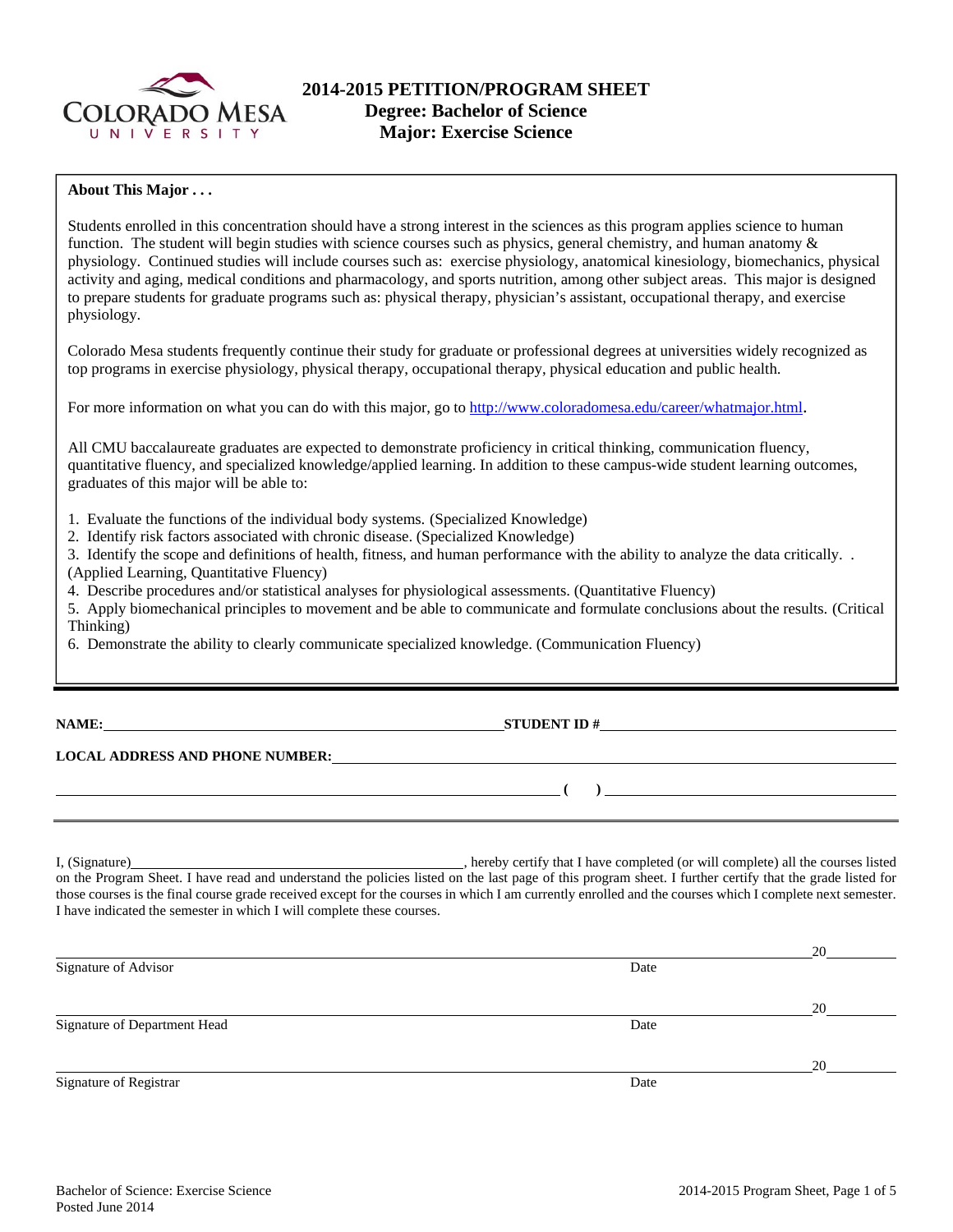#### **Students should work closely with a faculty advisor when selecting and scheduling courses prior to registration.**

Degree Requirements:

- 120 semester hours total (Students must complete a minimum of 30 of the last 60 hours of credit at CMU, with at least 15 semester hours in major discipline courses numbered 300 or higher)
- 40 upper division credits (A minimum of 15 taken within the major at CMU)
- 2.00 cumulative GPA or higher in all CMU coursework
- 2.00 cumulative GPA or higher in coursework toward the major content area
- Pre-collegiate courses (usually numbered below 100) cannot be used for graduation.
- When filling out the program sheet a course can be used only once.
- Program sheets are for advising purposes only. Because a program may have requirements specific to the degree, check with your advisor for additional guidelines, including prerequisites, grade point averages, grades, exit examinations, and other expectations. It is the student's responsibility to be aware of, and follow, all guidelines for the degree being pursued. Any exceptions or substitutions must be approved by the faculty advisor and/or Department Head.
- See the "Undergraduate Graduation Requirements" in the catalog for additional graduation information.

**GENERAL EDUCATION REQUIREMENTS** (31semester hours) Seethe current catalog for a list of courses that fulfill the requirements below. If a course is on the general education list of options and a requirement for your major, you must use it to fulfill the major requirement and make a different selection within the general education requirement.

| Course No Title                                                                                                                                  | Sem.hrs Grade Term |
|--------------------------------------------------------------------------------------------------------------------------------------------------|--------------------|
| <b>English</b> (6 semester hours, must receive a grade of "C" or better and<br>must be completed by the time the student has 60 semester hours.) |                    |
| ENGL 111 English Composition                                                                                                                     | 3                  |
| <b>ENGL 112 English Composition</b>                                                                                                              | 3                  |
| (ENGL 129, Honors English, may be substituted for ENGL 111 $\&$                                                                                  |                    |
| <b>ENGL 112.)</b>                                                                                                                                |                    |

**Math: MATH 113 or higher** (3 semester hours, must receive a grade of "C" or better, must be completed by the time the student has 60 semester hours.) MATH 113 College Algebra 4\*

\*3 credits apply to the General Ed requirements and additional credit(s) will apply to elective credit

**Humanities** (3 semester hours)

**Social and Behavioral Sciences** (6 semester hours) - PSYC 233 Human Growth and Development (suggested)\* \_\_\_\_\_\_ \_\_\_\_ \_\_\_\_\_\_\_\_\_\_\_\_\_\_\_\_\_\_\_\_\_\_\_\_ \_\_\_\_ \_\_\_\_\_ \_\_\_\_\_\_\_\_

\_\_\_\_\_\_ \_\_\_\_ \_\_\_\_\_\_\_\_\_\_\_\_\_\_\_\_\_\_\_\_\_\_\_\_ \_\_\_\_ \_\_\_\_\_ \_\_\_\_\_\_\_\_

\_\_\_\_\_\_ \_\_\_\_ \_\_\_\_\_\_\_\_\_\_\_\_\_\_\_\_\_\_\_\_\_\_\_\_ \_\_\_\_ \_\_\_\_\_ \_\_\_\_\_\_\_\_

**Natural Sciences** (7 semester hours, one course must include a lab) – PHYS 111, 111L General Physics and Lab, PHYS 112, 112L General Physics and Lab (suggested)\*

\_\_\_\_\_\_ \_\_\_\_ \_\_\_\_\_\_\_\_\_\_\_\_\_\_\_\_\_\_\_\_\_\_\_\_ \_\_\_\_ \_\_\_\_\_ \_\_\_\_\_\_\_\_ \_\_\_\_\_\_ \_\_\_\_ \_\_\_\_\_\_\_\_\_\_\_\_\_\_\_\_\_\_\_\_\_\_\_\_ \_\_\_\_ \_\_\_\_\_ \_\_\_\_\_\_\_\_

\_\_\_\_\_\_ \_\_\_L \_\_\_\_\_\_\_\_\_\_\_\_\_\_\_\_\_\_\_\_\_\_\_\_ \_\_\_\_ \_\_\_\_\_ \_\_\_\_\_\_\_\_ \*Although these are suggested courses for general education, these courses are required as prerequisites for the majority of graduate programs in physical therapy.

**History** (3 semester hours) HIST \_\_\_\_ \_\_\_\_\_\_\_\_\_\_\_\_\_\_\_\_\_\_\_\_\_\_\_\_ \_\_\_\_ \_\_\_\_\_ \_\_\_\_\_\_\_\_

\_\_\_\_\_\_ \_\_\_\_ \_\_\_\_\_\_\_\_\_\_\_\_\_\_\_\_\_\_\_\_\_\_\_\_ \_\_\_\_ \_\_\_\_\_ \_\_\_\_\_\_\_\_ **OTHER LOWER DIVISION REQUIREMENTS** (6 semester hours) **Kinesiology** (3 semester hours) KINE 100 Health and Wellness 1 KINA  $1 \qquad \qquad$   $1 \qquad \qquad$ KINA  $1 \qquad \qquad$   $\qquad \qquad$   $\qquad \qquad$   $\qquad$   $\qquad$   $\qquad \qquad$   $\qquad$   $\qquad$   $\qquad$   $\qquad$   $\qquad$   $\qquad$   $\qquad$   $\qquad$   $\qquad$   $\qquad$   $\qquad$   $\qquad$   $\qquad$   $\qquad$   $\qquad$   $\qquad$   $\qquad$   $\qquad$   $\qquad$   $\qquad$   $\qquad$   $\qquad$   $\qquad$   $\qquad$   $\qquad$   $\qquad$   $\qquad$   $\qquad$ **Applied Studies** (3 semester hours)

Course No Title Sem.hrs Grade Term

\_\_\_\_\_\_ \_\_\_\_ \_\_\_\_\_\_\_\_\_\_\_\_\_\_\_\_\_\_\_\_\_\_\_\_ \_\_\_\_ \_\_\_\_\_ \_\_\_\_\_\_\_\_

**Fine Arts** (3 semester hours)

#### **FOUNDATION COURSES (12 Semester Hours)**

| STAT 200 Probability and Statistics | 3 |  |
|-------------------------------------|---|--|
| BIOL 209 Human Anatomy and Phys     |   |  |
| BIOL 209L Human Anatomy & Phys Lab  |   |  |
| CHEM 131 General Chemistry          |   |  |
| CHEM 131L General Chemistry Lab     |   |  |

#### **EXERCISE SCIENCE MAJOR REQUIREMENTS** (59semester

|                 | hours) Must pass all courses with a grade of "C" or higher. |   |     |
|-----------------|-------------------------------------------------------------|---|-----|
|                 | CHEM 132 General Chemistry                                  | 4 |     |
|                 | CHEM 132L General Chemistry Lab                             | 1 |     |
|                 | BIOL 409 Gross & Devel. Human Anatomy                       | 2 |     |
|                 | BIOL 409L Gross & Devel. Human Anat Lab                     | 2 |     |
| <b>BIOL 341</b> | <b>General Physiology</b>                                   | 3 |     |
|                 | BIOL 341L General Physiology Lab                            | 1 |     |
|                 | KINE 200 History and Phil of Sport & PE                     | 3 |     |
| <b>KINE 213</b> | Appl of Phy Fit & Ex Presc                                  | 3 |     |
| <b>KINE 234</b> | Prevention & Care of Ath Inj                                | 3 |     |
| <b>KINE 265</b> | First Aid & CPR/AED for the                                 |   |     |
|                 | <b>Health Care Provider</b>                                 |   |     |
|                 | <b>OR Current Card</b>                                      | 3 |     |
| <b>KINE 301</b> | Health and Fitness Assessment                               | 3 |     |
| <b>KINE 303</b> | Ex Physiology                                               | 3 |     |
|                 | KINE 303L Ex Physiology Lab                                 | 1 |     |
| <b>KINE 309</b> | <b>Anatomical Kinesiology</b>                               | 3 |     |
| <b>KINE 370</b> | <b>Biomechanics</b>                                         | 3 |     |
|                 | KINE 370L Biomechanics Lab                                  | 1 |     |
| <b>KINE 401</b> | Org/Adm/Legal Cons of PE                                    | 3 |     |
| <b>KINE 403</b> | Advanced Strength and Conditioning                          |   |     |
| ** $OR**$       |                                                             | 3 |     |
| <b>KINE 404</b> | Clinical Exercise Physiology                                |   |     |
|                 | and Advanced Exercise Prescription                          |   |     |
|                 |                                                             | 3 |     |
| <b>KINE 405</b> | <b>Sport Nutrition</b>                                      | 3 |     |
| <b>KINE 415</b> | Physical Activity & Aging                                   | 3 |     |
| <b>KINE 487</b> | <b>Structured Research</b>                                  | 3 |     |
| <b>KINE 494</b> | Senior Seminar                                              | 1 |     |
| <b>KINE 499</b> | Internship                                                  | 3 | ___ |

**Electives** (12semester hours) (All college level courses appearing on your final transcript, **not listed above** that will bring your total semester hours to 120 hours.)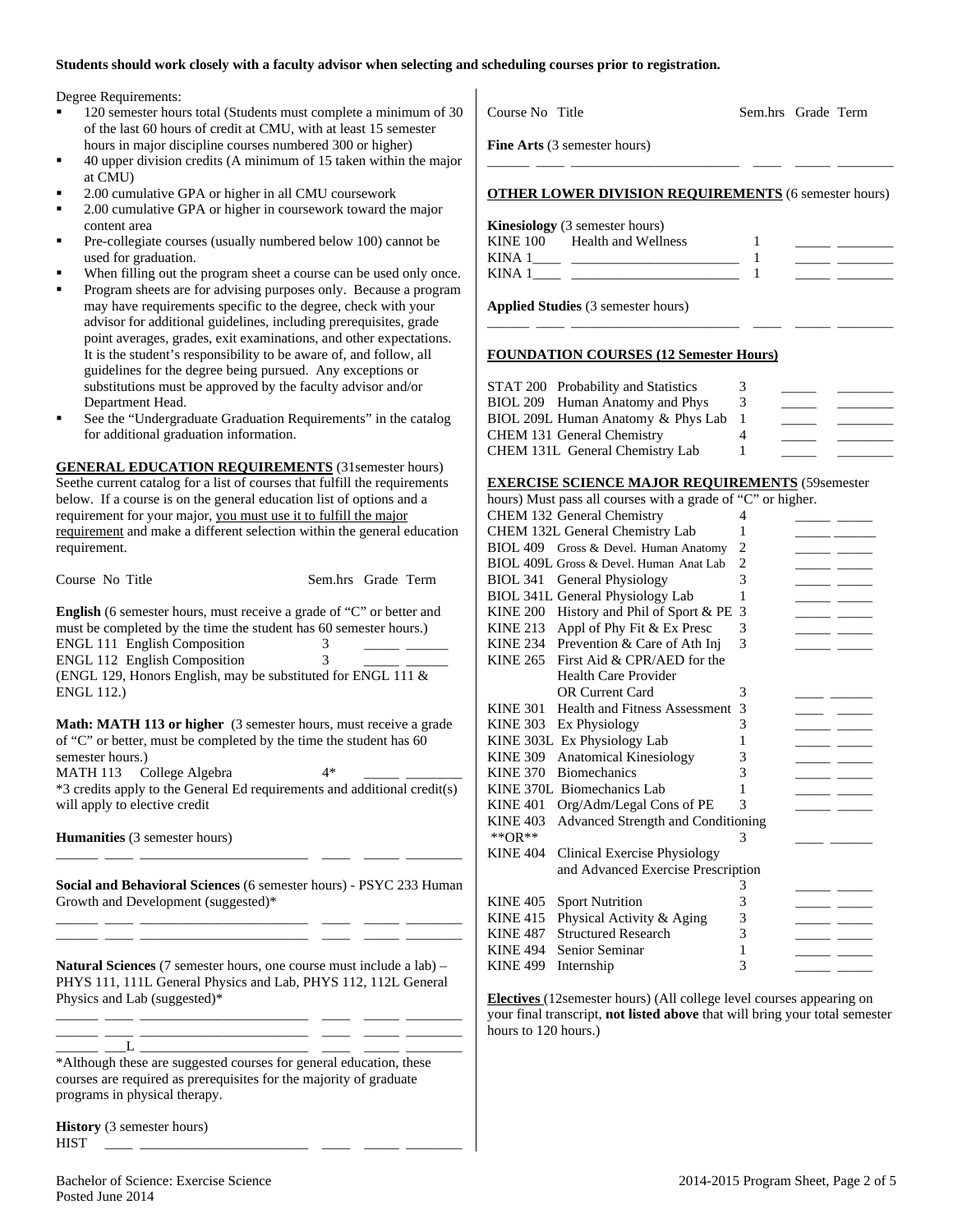## **Suggested Electives**

Graduate or Professional Schools in Exercise Science, Physical Therapy (PT), Occupational Therapy (OT), and Physician Assistant (PA) programs often have their own unique prerequisites that are not part of the exercise science major requirements. For example, General Physics is required for most graduate physical therapy programs. Students need to check the prerequisites required for the specific schools for which they plan to apply for admission. The prerequisites could include any or all of the following:

General Biology and Lab; General Physics I & II, Organic Chemistry; Biochemistry; Medical Terminology; Abnormal Psychology; Cell Biology; Trigonometry or Calculus; Microbiology; Pathophysiology

## \*MATH 113 College Algebra 1

| _______ | _____ |  |  |
|---------|-------|--|--|
|         |       |  |  |
|         |       |  |  |
|         |       |  |  |
|         |       |  |  |
|         |       |  |  |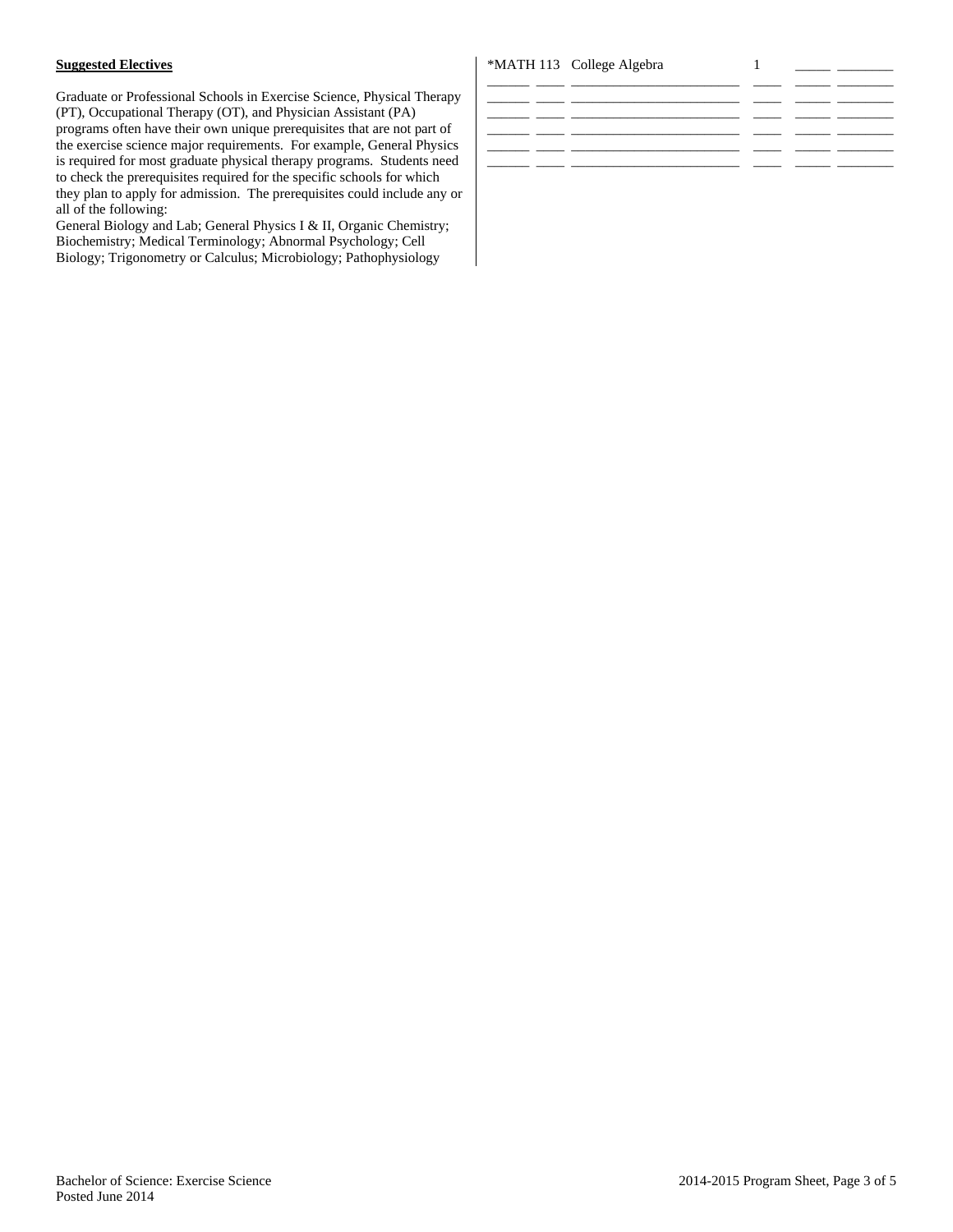## **SUGGESTED COURSE SEQUENCING FOR A MAJOR IN EXERCISE SCIENCE**

This is a recommended sequence of course work. Certain courses may have prerequisites or are only offered during the Fall or Spring semesters. It is the student's responsibility to meet with the assigned advisor and check the 2 year course matrix on the Colorado Mesa website for course availability.

|                      |                                  |              | <b>FRESHMAN YEAR</b>   |                                   |              |
|----------------------|----------------------------------|--------------|------------------------|-----------------------------------|--------------|
| <b>Fall Semester</b> |                                  | <b>Hours</b> | <b>Spring Semester</b> |                                   | <b>Hours</b> |
| <b>ENGL 111</b>      | <b>English Composition</b>       |              | <b>ENGL 112</b>        | <b>English Composition</b>        |              |
| <b>KINE 100</b>      | <b>Health and Wellness</b>       |              | <b>KINE 213</b>        | Appl of Phys Fitness and Ex Presc |              |
| <b>KINE 200</b>      | History and Phil of Sport and PE |              | Gen Ed                 | Soc & Beh Science                 |              |
| KINA 1XX             | Activity                         |              |                        | ** $OR$ **                        |              |
| <b>PHYS 111</b>      | Gen Physics (Suggested) and      |              | <b>PSYC 233</b>        | Human Growth and Development      | 3            |
| PHYS <sub>111L</sub> | Gen Physics Lab                  |              | Gen Ed                 | <b>History</b>                    |              |
|                      | ** $OR$ **                       |              | <b>PHYS</b> 112        | Gen Physics (Suggested) and       |              |
| Gen Ed               | Nat Science and                  |              | <b>PHYS 112L</b>       | Gen Physics Lab                   |              |
| Gen Ed               | Nat Science Lab                  |              |                        | ** $OR$ **                        |              |
| <b>MATH 113</b>      | College Algebra                  |              | Gen Ed                 | Nat Science and                   |              |
|                      |                                  | 16-17        | Gen Ed                 | Nat Science Lab                   |              |

|                      |                                   | <b>SOPHOMORE YEAR</b> |                        |                                      |              |
|----------------------|-----------------------------------|-----------------------|------------------------|--------------------------------------|--------------|
| <b>Fall Semester</b> |                                   | <b>Hours</b>          | <b>Spring Semester</b> |                                      | <b>Hours</b> |
| <b>KINE 234</b>      | Prevention & Care of Ath Injuries | 3                     | <b>KINE 301</b>        | <b>Health and Fitness Assessment</b> |              |
| <b>BIOL 209</b>      | Human Anatomy                     |                       | Gen Ed                 | <b>Humanities</b>                    |              |
| <b>BIOL 209L</b>     | Human Anatomy Lab                 |                       | Gen Ed                 | Fine Arts                            |              |
| STAT 200             | Probability and Statistics        |                       | <b>CHEM 132</b>        | <b>General Chemistry</b>             |              |
| <b>CHEM 131</b>      | General Chemistry                 | 4                     | CHEM 132L              | General Chemistry Lab                |              |
| CHEM 131L            | General Chemistry Lab             |                       |                        |                                      | 14           |
|                      |                                   |                       |                        |                                      |              |

|                      |                                |              | <b>JUNIOR YEAR</b>     |                                           |              |
|----------------------|--------------------------------|--------------|------------------------|-------------------------------------------|--------------|
| <b>Fall Semester</b> |                                | <b>Hours</b> | <b>Spring Semester</b> |                                           | <b>Hours</b> |
| <b>KINE 303</b>      | <b>Exercise Physiology</b>     |              | <b>KINE 265</b>        | First Aid and CPR/AED for the Health Care |              |
| KINE 303L            | <b>Exercise Physiology Lab</b> |              |                        | Provider                                  |              |
| <b>KINE 309</b>      | <b>Anatomical Kinesiology</b>  |              |                        | * OR Current Card                         |              |
| <b>KINE 401</b>      | Org/Ad/Legal of PE/Sport       |              | <b>KINE 415</b>        | Physical Activity & Aging                 |              |
| KINA 1XX             | Activity                       |              | <b>KINE 370</b>        | <b>Biomechanics</b>                       |              |
| Gen Ed               | Soc & Beh Science              |              | KINE 370L              | Biomechanics Lab                          |              |
| Electives            |                                |              | <b>BIOL 341</b>        | General Physiology                        |              |
|                      |                                |              | BIOL 341L              | General Physiology Lab                    |              |
|                      |                                |              | Gen Ed                 | <b>Applied Studies</b>                    |              |

|                      |                                      |              | <b>SENIOR YEAR</b>     |                                         |              |
|----------------------|--------------------------------------|--------------|------------------------|-----------------------------------------|--------------|
| <b>Fall Semester</b> |                                      | <b>Hours</b> | <b>Spring Semester</b> |                                         | <b>Hours</b> |
| <b>BIOL 409</b>      | Gross & Devel. Human Anatomy         |              | <b>KINE 404</b>        | Clinical Ex Phys and Adv Ex Prescript 3 |              |
| <b>BIOL 409L</b>     | Gross & Devel. Human Anat Lab        | 2            |                        | (If not planning on taking KINE 403)    |              |
| <b>KINE 403</b>      | Advanced Strength & Cond             |              | <b>KINE 487</b>        | <b>Structured Research</b>              |              |
|                      | (If not planning on taking KINE 404) |              | <b>KINE 494</b>        | Senior Seminar                          |              |
| <b>KINE 405</b>      | <b>Sports Nutrition</b>              |              | <b>KINE 499</b>        | Internship                              |              |
| Electives            |                                      | O            | Electives              |                                         | $3-6$        |
|                      |                                      | $13 - 16$    |                        |                                         | $13-16$      |

16-17

17